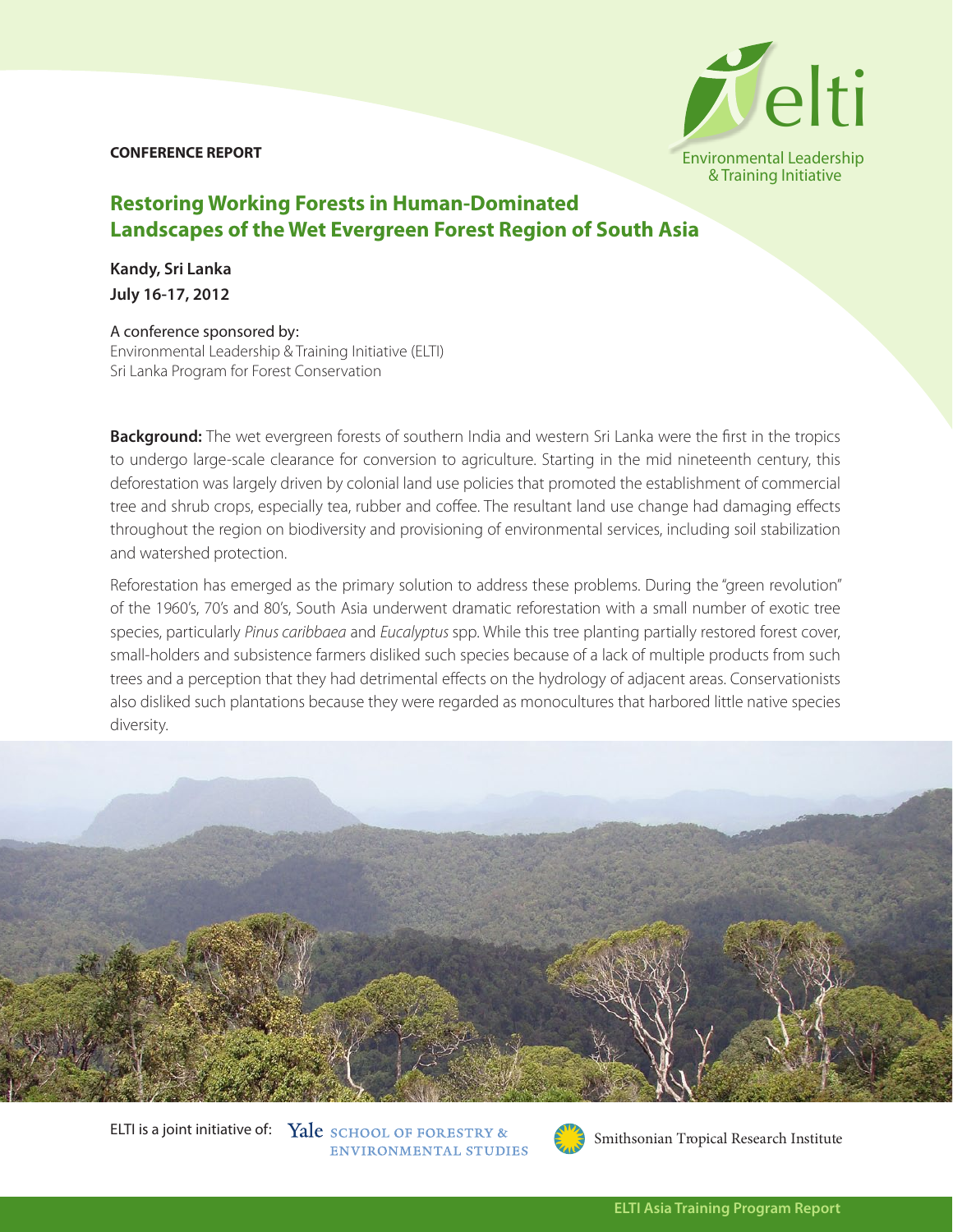In recent years, there has been a shift towards integrating more native trees into reforestation and land restoration efforts in this region. Researchers have focused on gaining a greater understanding of the ecology and silviculture of native trees species, which are often promoted as being more ecologically and socially sustainable than exotic species. Recent studies have also highlighted the importance of native trees for agricultural communities, emphasizing the goods and services that these trees provide to local farmers. Researchers are also focusing on the recovery of second growth forests as a way of combating forest fragmentation through the development of corridors.

The important role that tropical forests play in sequestering carbon to mitigate climate change and in providing clean surface water supplies for downstream irrigated agriculture and drinking water has increased the level of interest in forest restoration. Given the above-mentioned trends, ELTI and the Sri Lanka Program for Forest Conservation organized a conference to review the scientific data and experiences relating to the ecology and management of native tree species and second growth forests in order to inform reforestation and land restoration activities in Sri Lanka and southern India.

## **Objectives:**

- 1. Provide participants with a holistic understanding of the opportunities and constraints for forest restoration in the region;
- 2. Identify ecological opportunities to work with forest dynamics and processes to effect successful restoration;
- 3. Develop an understanding of the role of secondary forests in biodiversity conservation in a global biodiversity hotspot;
- 4. Identify socioeconomic opportunities and social constraints in forest restoration;
- 5. Provide participants with practical guidance from the diverse experiences of practitioners from throughout Sri Lanka and the Western Ghats; and
- 6. Provide a networking opportunity for restoration advocates and practitioners.



**Format:** The conference was opened by Dr. David Neidel (ELTI), who facilitated the conference, and Dr. Siril Wijesundara (Royal Botanic Gardens, Peradeniya), who provided the official Opening Remarks. The remainder of the conference was then organized around four moderated panel sessions, each of which addressed a key theme and which were designed to bring scientists and practitioners from Sri Lanka into dialogue with their colleagues from southern India.

The first panel, which was moderated by Dr. Peter Ashton (Harvard University), focused on "Restoration Pathways of Native Species." Dr. David Burslem (University of Aberdeen) started this panel by discussing the ecological dynamics and need for the restoration of anthropogenic grasslands in the montane highlands of Sri Lanka. Dr. Mark Asthon (Yale University) explored the possibility of using existing pine plantations as nurse trees to facilitate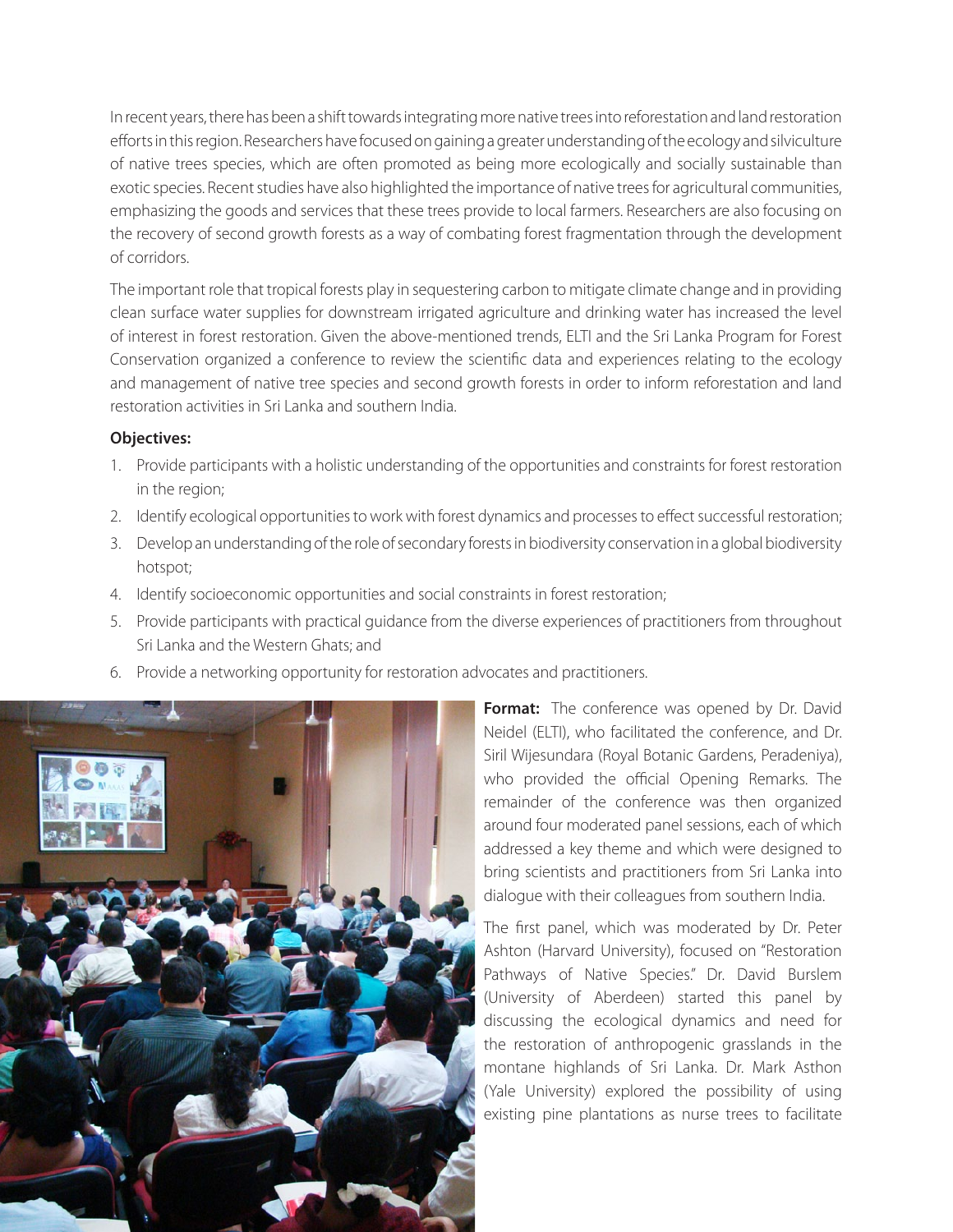the enrichment planting of late successional rainforest trees in western Sri Lanka. Mr. M.O. Anand, presenting on behalf of Dr. Raman Sukumar (Indian Institute of Science), examined management requirements for the restoration of wildlife habitat in Mudumalai



National Park and Wildlife Sanctuary, India, focusing particularly on the control of fire and invasive weeds. Dr. Uromi Goodale (University of California, San Diego) then described the ecological characteristics and potential use of native pioneers as facilitators of secondary forest succession.

The second panel was moderated by Dr. Nimal Gunatilleke (University of Peradeniya) and focused on "Community Forests and Non-Timber Forest Products". Dr. Kamaljit Bawa (University of Massachusetts/ Ashoka Trust for Research in Environment and Ecology) started this session by discussing the ecology and management of NTFPs in the Western Ghats of India. Dr. Kushan Tennakoon (University of Brunei Darussalam) examined the possibility and likely socio-economic impacts of cultivating NTFPs in pine plantations in western Sri Lanka. Mr. Ashish Kothari (Kalpavriksh & ICCA Consortium) discussed the importance of recognizing and protecting indigenous community rights for successful forest restoration and the sustainable management of NTFPs. Mr. Nitin Rai (Ashoka Trust for Research in Environment and Ecology) then concluded this session by examining government forest policies in southern India as they pertain to NTFP cultivation and management, and the socio-economic impacts that they have on local indigenous communities.

The third panel, which was moderated by Dr. Eben Goodale (University of California, San Diego), focused on "Second Growth Forest and Biodiversity Conservation." The first presentation by M.O. Anand (Nature Conservation Foundation) discussed the need for a landscape approach to conserving biological diversity in the highly fragmented forests of the Western Ghats. Dr. U.M. Chandrashekara (Kerala Forest Research Institute) then examined the role of sacred groves in preserving biological diversity and cultural heritage, with a particular emphasis on the sacred groves in Kerala. Dr. Eben Goodale (University of California-San Diego) discussed the landscape factors that affect the density and diversity of birds in mixed species flocks in Sri Lanka and southern India. Finally, Mr. Madhava Meegaskumbura (University of Peradeniya) discussed the biogeography of amphibian species in Sri Lanka, and the importance of designing forest restoration approaches that take taxaspecific ecological requirements into account.

The fourth and final panel, which was moderated by Dr. David Neidel (ELTI), focused on "Land Rights, Tenure, and the Socio-Economics of Restoration." Siddhartha Krishnan (Ashoka Trust for Research in Environment and Ecology) took a historicalsociological perspective on grassland afforestation and restoration efforts in lands managed by the Toda people in Tamil Nadu, India. Dr. K.N. Ninan (Institute for Social and Economic Change) presented the results of an economic analysis of the value of biodiversity conservation in a coffee-growing area of southern India, where elephant-human conflicts are common. Dr. Shonil Bhagwat (University of Cambridge) provided a